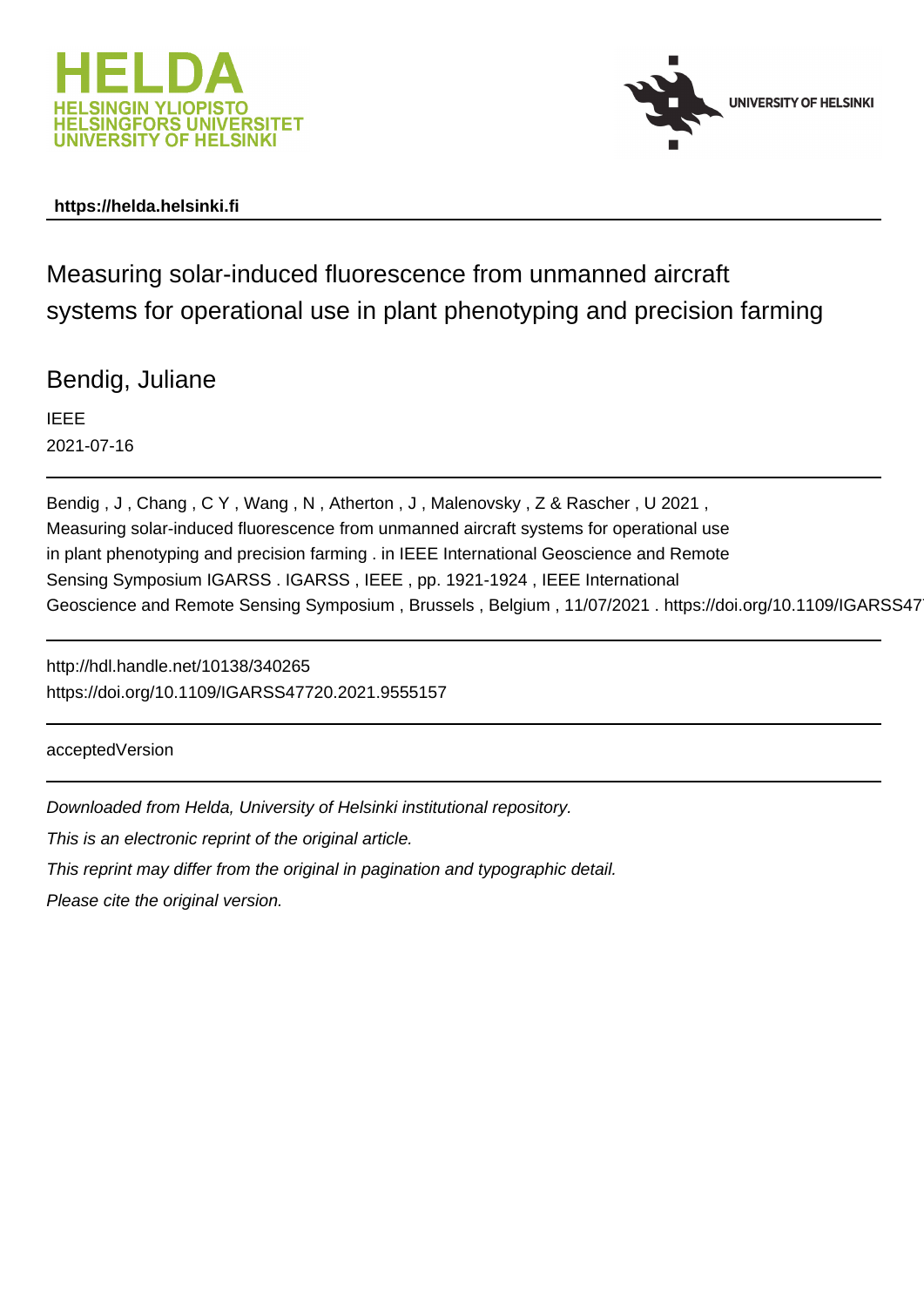## **MEASURING SOLAR-INDUCED FLUORESCENCE FROM UNMANNED AIRCRAFT SYSTEMS FOR OPERATIONAL USE IN PLANT PHENOTYPING AND PRECISION FARMING**

*J. Bendig1,2 , C. Y. Chang<sup>3</sup> , N. Wang<sup>4</sup> , J. Atherton<sup>5</sup> , Z. Malenovský 2 , U. Rascher<sup>1</sup>*

<sup>1</sup>Institute of Bio-Geosciences, Forschungszentrum Jülich, Jülich, Germany; <sup>2</sup> School of Geography, Planning, and Spatial Sciences, University of Tasmania, Hobart, Australia; <sup>3</sup>School of Integrative Plant Sciences, Soil and Crop Sciences Section, Cornell University, Ithaca, NY, USA; presently at: USDA-ARS Adaptive Cropping Systems Laboratory, Beltsville, MD; <sup>4</sup>Laboratory of Geo-Information Science and Remote Sensing, Wageningen University and Research, Wageningen, the Netherlands; <sup>5</sup>Optics of Photosynthesis Laboratory, Institute for Atmospheric and Earth System Research/Forest Sciences,

University of Helsinki, Helsinki, Finland

#### **ABSTRACT**

Demand for high spatial and temporal resolution measurements has triggered a rapid development of unmanned aircraft systems (UAS) for plant phenotyping and precision farming purposes. Similarly, recent progress in low-altitude remote sensing of solar-induced chlorophyll fluorescence (SIF) resulted in several studies aiming at the development of SIF proximal sensing approaches. Although first experimental results are promising, the requirements for reliable and repeatable measurements in agricultural experiments still constrain applicability of these platforms. In this study, we analyze current capabilities and potentials of SIF measuring UAS for operational use. We highlight existing challenges and outline how UAS SIF sensing could be used more frequently and reliably in precision agriculture applications in the near future.

*Index Terms—* chlorophyll fluorescence, drone, spatial and spectral scaling, photosynthesis, spectroscopy

#### **1. INTRODUCTION**

Onset of solar-induced chlorophyll fluorescence (SIF) remote sensing has triggered a rapid development of SIF measuring systems, enhancing our understanding and monitoring capabilities of plant photosynthesis. After the first SIF maps became available from satellite observations, data acquisition was quickly broadened to proximal tower-based systems and also airborne platforms on full-sized planes and small-sized unmanned aircraft systems (UAS) [1], [2]. Simultaneously, the phenotyping and precision agriculture community is striving to adapt novel technologies for increasing automation in analyzing plant field trials [3]. UAS have been adapted for plant phenotyping in order to provide information about green biomass, growth rates, estimates of biochemical traits from canopy reflectance, and plant stress assessment through canopy temperature sensing. SIF UAS observations can provide us with additional information, such as potential photosynthetic performance of the plants, an indication of transpiration, and early stress detection [1]. Hence, the objective of this work is to explore current challenges specific

to measuring SIF from UAS, specifically: payload requirements, the data acquisition strategies, and data post processing techniques. We analyze those challenges from the perspective of future operational applications in plant phenotyping, precision farming and vegetation management.

#### **2. UAS IN PLANT PHENOTYPING AND PRECISION AGRICULTURE**

UAS have been adopted for use in precision agriculture and field phenotyping due to their low cost, easy availability, flexibility, and fast data acquisition capabilities. Highthroughput field phenotyping requires measuring certain plant traits every few days, or multiple times within a day, preferably for every plant or experiment plot in a field. Since manual measurements cannot satisfy this demand, the only alternatives are mobile field platforms and UAS [3]. Mobile field platforms, for example modified field vehicles or gantry systems, have the advantage of a nearly unlimited payload weight restriction and autonomous data acquisition. Unlike UAS, they lack spatial and temporal flexibility, as movement and travel speed (i.e. sampling frequency) can be restricted by rows and plant density. Furthermore, while photosynthesis is a critical plant trait, traditional measurements of photosynthetic gas exchange or chlorophyll fluorescence are particularly limiting because they can only be reliably measured by physically attaching a cuvette or sensor to a single leaf or branch with measurements taking up to several minutes each. Using such time and labor-intensive techniques heavily constrains the ability to sample plant photosynthetic responses to changing light intensities and other environmental conditions, e.g. water availability, across space and time [1]. As photosynthetic processes may change within the order of minutes, fast data acquisition is the essential requirement for consistent monitoring of plants across large fields (>1 ha). Despite their flexibility, UAS have certain limitations too. Compared to mobile platforms, their deployment may be more restricted by daily weather conditions (e.g. wind gusts, clouds) and limited battery capacity that may reduce the required sampling frequency per day. Required spatial coverage of several hectares large experimental fields can also be a challenge, especially for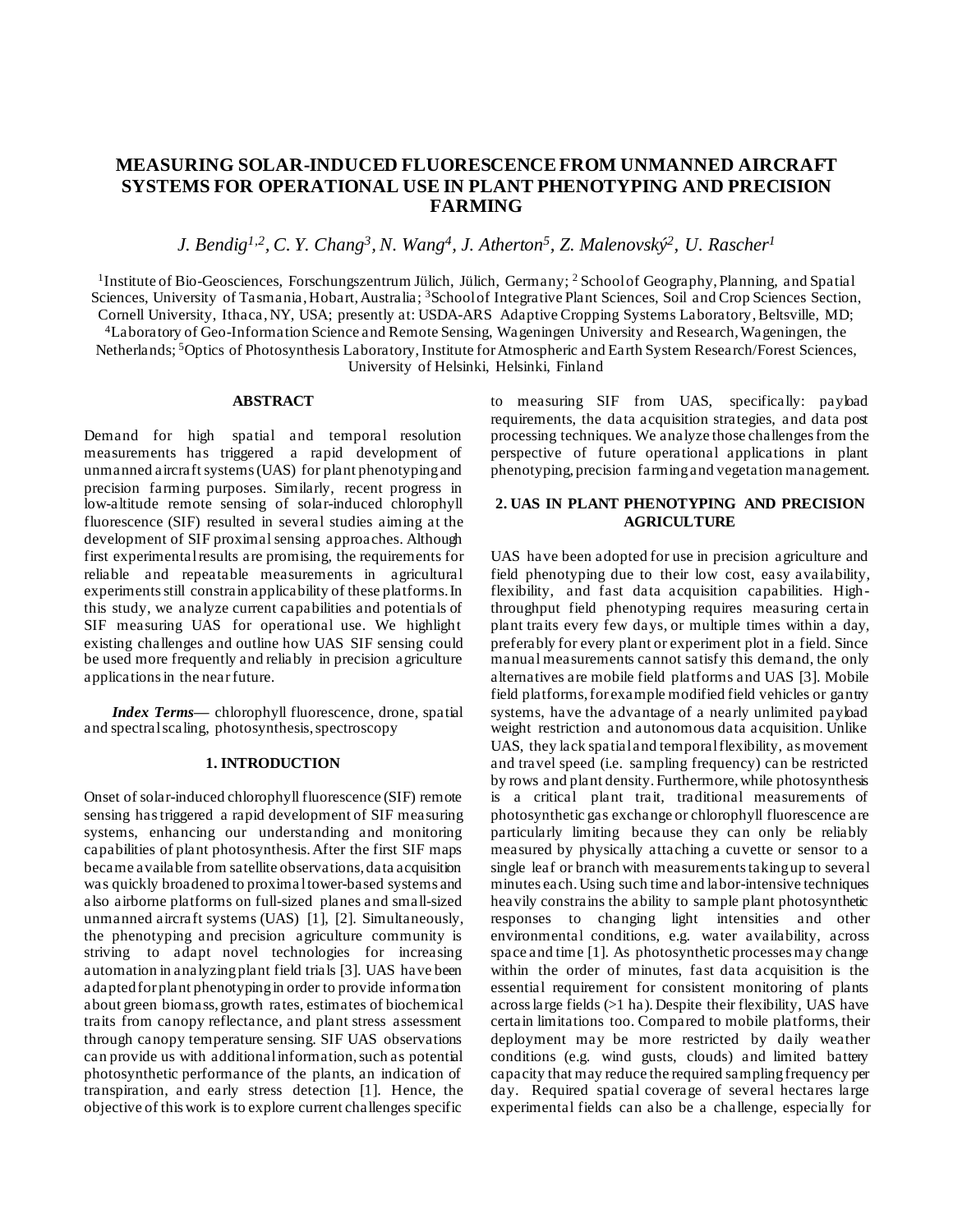multirotor UAS platforms. Finally, the biggest challenge is rapid data processing of the acquired data. This data bottleneck is not exclusive to UAS data, but well known in high throughput field phenotyping in general [3].

#### **3. SIF-UAS OPERATIONAL REQUIREMENTS**

To our best knowledge, five SIF-UAS were built and deployed until today.All the systems, overviewed in [4], with the addition of [5] (FluorSpec), are using non-imaging pointmeasuring spectroradiometers, ensuring the required spectral resolution (i.e. full width at the half maximum) <1 nm in the O2-A/B absorption bands. Furthermore, all systems use multirotor platforms, having the advantage of high maneuverability and agility. Yet, for an operational use in agricultural trials the SIF-UAS must provide also sufficient geometric accuracy, radiometric quality, and high flight operability and robustness.

#### **3.1. Geometric accuracy of measurements**

Geometric accuracy is crucial for phenotyping applications, as the SIF-UAS measurements have to be reliably assigned to small, sometimes e.g. less than  $15 \text{ m}^2$ , areas. To achieve this goal, the following criteria have to be met: a) the field of view (FOV) of the sensor has to be able to capture only one plot per measurement, b) UAS navigation has to be precise enough to reliably, and repeatedly position the sensor FOV over the plot (can be influenced by wind), and c) the shape and location of a measurement footprint have to be reliably retrievable for further spatial data analysis. The footprint is given by the optic's FOV, the distance from the target, the spectroradiometer's integration time, flying speed, and terrain morphology (i.e. a digital surface model) [6]. Reconstructing a spatial representation of the footprint requires exact knowledge of the optic's pose and orientation, as well as a sufficiently exact representation of the terrain.

## **3.2 Radiometric data quality**

Due to the low intensity of the SIF signal, the sensor's spectral resolution, sampling and signal-to-noise ratio must be sufficient for reliable SIF retrieval. For current conicalhemispherical optical systems (AirSIF [6], Piccolo Doppio [7], FluorSpec [5]), optical shutters, switching between downwelling irradiance and upwelling vegetation radiance measurements, may result in a loss of signal and potential inaccuracy of radiometric calibration due to too fast channel switching [4]. The signal loss may also occur when using restricting fore-optics, such as Gershun tubes, narrowing the sensor's FOV and lowering the signal strength at the same time. Nevertheless, a narrow FOV is required to capture small experimental plots. Finally, some fore-optic cosine correctors, used mainly for the downwelling irradiance measurements, have been shown to underestimate the signal intensity in certain sun-sensor constellations. The most significant impact was noted under direct illumination and high zenith angles >50° [8]. To compensate for these signal losses, one can set longer spectroradiometer integration times and/or perform multiple repeated measurements (i.e. through hovering over a target). However, both approaches increase the radiometric data quality but result in a smaller area covered per a single UAS flight. Chang et al. [4] have approached the radiometric data quality challenge by designing a bi-hemispherical system that replaces the optical shutter with a mechanical arm with a single rotating foreoptic. They further exchanged the opaline glass in the cosine corrector by Teflon to improve the Lambertian light diffusion. Although this modification increased radiometric quality, it is inapplicable in phenotyping due to a c. 100°-wide FOV. Other aspects that may impact radiometric data quality include temperature stability of spectroradiometers, atmospheric correction of ra diance data, and SIF accuracy assessment. Most of the existing SIF-UAS use thermoelectrically cooled (TEC) charge coupled device (CCD) sensor arrays, but the spectroradiometer housing is not temperature-regulated. Proximal tower sensing setups usually use additional spectrometer cooling mechanisms but they cannot be implemented in UAS due to the payload weight constraints [4]. Consequently, an impact of ambient temperature on SIF-UAS measurements has not been resolved yet. Recent studies revealed that atmospheric correction of SIF radiance must be conducted for proximal measurements from towers and thus, similarly, also for measurements from UAS [9]. Nevertheless, if a UAS is flown at a low altitude (e.g. 25 m above ground level (AGL) or lower), the atmospheric attenuation will be less prominent (irradiance relative difference at  $760 \text{ nm} < 0.5\%$ ) than for high towers  $>60$  m  $(>0.5\%)$ , where the fore-optic might be oriented in an off-nadir direction, as opposed to nadir sampling from the UAS. Further, as demonstrated in Wang et al. [5], the atmospheric attenuation correction of SIF-UAS data is also feasible. Finally, SIF-UAS observations face the same shortcoming as all SIF-measuring platforms, the lack of validation reference targets of a known SIF emission. Gautam et al. [6] attempted an indirect validation through reflectance factors of pure target observations and Burkart et al. [10] suggested using LEDs with emission similar to SIF for such a validation. However, design of LED panels of the size and performance usable for UAS and airborne observations is still under development.

#### **3.3 UAS operability and measurement robustness**

Plant phenotyping and precision farming applications require repeatable and reproducible UAS flights to achieve the desired temporal sampling and required spatial coverage. Due to the very high spectral resolution required for SIF measurements, all current SIF-UAS rely on light-weight nonimaging spectroradiometers. Payloads usually weigh between 2 and 5 kg, allowing for flight times between 10 and 15 min [4], [5]. In case of an imaging sensor, one could easily cover a field of  $>1$  ha in a single flight. Non-imaging spectrometers, however, acquire point measurements either in a transect (i.e. a *continuous mode*), when the platform is moving during data collection, or as multiple measurements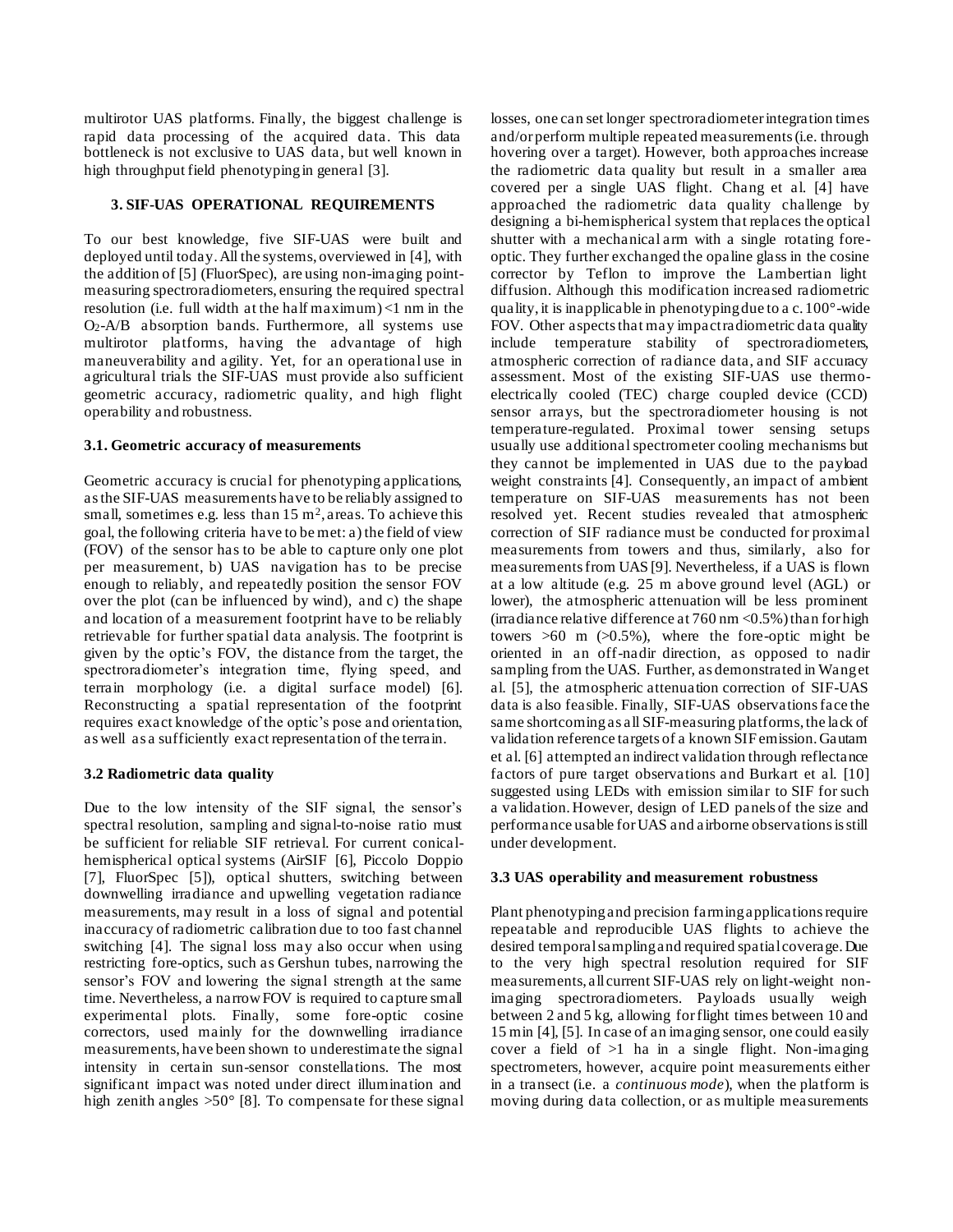taken around a single point and then moving on to the next point of interest (i.e. a *stop & go mode*) [8]. Both modes limit the number of measurements per flight considerably compared to a snapshot camera or a scanning system. Moreover, for fields with a low canopy cover (e.g., early growth stages of crops), the signal measured with a nonimaging system is influenced by the amount of soil background present in the footprint, which is difficult to quantify [11]. A related issue stems from the navigation precision of the UAS. If interested in measuring a single plant with a known geospatial location, one would set a waypoint at that location in the UAS flight plan. How well the UAS is actually positioned over the plant depends on the precision of the on-board global navigation satellite system (GNSS) unit. Gautam et al. [6] demonstrated that it is possible to reliably resolve geometric position of a non-imaging spectroradiometer footprint, although the processing of the required auxiliary geometric positional data is complex and time consuming  $(\pm 15 \text{ cm } 1\sigma \text{ for } 10 \text{ m } \text{AGL})$ . Even if the location of a sensor footprint is resolved with a cm-accuracy during post-processing, it is useless if the measurement is taken too far away from the actual plant position. Hence, to reliably sample crops planted in experimental plots of <15 m², the UAS navigation accuracy has to be precise enough to navigate reliably to the center of those plots. Since most of the developed SIF-UAS are prototypes, their engineering is not at a stage allowing for a high frequency, repeatable usage as required by agricultural phenotyping experiments. Moreover, most of the above-described SIF-UAS are not equipped with the appropriate on-board instrumentation to accurately resolve the spectroradiometer footprint, as they were not expected to be deployed for such a purpose. An obvious future solution for the geometric and spatial determination of the experimental plants or crops is a multichannel spectral snapshot camera or scanning imaging spectroradiometer with arrays specifically designed for SIF measurements. An example of such a two-channel spectral frame camera, designed for measuring a shortwave infrared vegetation index, is presented in Jenal et al. [12].

## **4. CHALLENGES IN SIF DATA INTERPRETATION**

As mentioned above, SIF-UAS may provide additional and unique information for monitoring photosynthetic activities of crops. However, to make meaningful interpretation of SIF in relation to the photosynthetic state of plants, auxiliary information, ideally a complete characterization of CO2, water and energy fluxes, is required [13]. Photosynthetically active radiation (PAR) absorbed by plants is used for photosynthesis, but its excess is dissipated either as heat or re-emitted as chlorophyll fluorescence [1]. Thus, measuring SIF alone does not give sufficient information about energy partitioning in plants. The photochemical reflectance index (PRI) has been investigated as an indicator of the heat dissipation in plants, but it may be difficult to interpret due to a strong influence of canopy structure and atmospheric light scattering. Considering the influence of canopy structures is equally important for interpreting SIF-UAS data. Biriukova

et al. [13] found that both SIF and PRI are higher in the backscatter direction, and lower in the forward scattering direction of horizontally homogeneous canopies. They concluded that off-nadir viewing geometries strongly influence the measured values and should be corrected for. Although UAS nadir observations are easier to interpret, data still has to be corrected for an angular non-Lambertian reflectance behavior of the canopy surface. Furthermore, the assumption of a homogeneous canopy is not always valid, especially for early growing stages of crops, row crops, or grain crops impacted by lodging. As pointed out by Chang et al. [4], a small sensor FOV is compulsory for applications in experimental field trials, but it complicates data interpretation due to increasing heterogeneity given by capturing shaded or sun-lit or both areas of the canopy. These aspects further complicate SIF data interpretation and require that the canopy is well characterized for its predominant leaf angles and leaf area density in order to separate the shaded and sunlit parts. If such a detailed characterization of the canopy structure is available, it still needs to be matched with the UAS-SIF footprints captured by the non-imaging system, as mentioned in section 3.1. It has to be considered that the accuracy of the reconstructed footprint also depends on the canopy structure. It is accurate in closed crop canopies, but less accurate in open or heterogeneous canopies (e.g. bushlands, and orchards), or if a digital canopy surface model is not available and a more generic digital elevation model has to be used to compute the footprint instead. The implemented use of footprint values is further restricted by the assumption that all parts of the footprint contribute equally to the measured signal. However, fiber optics usually have a Gaussian response steeply decreasing towards the edges of the fiber FOV. In addition to corrections for canopy structure, any SIF measurements are strongly driven by the intensity of downwelling irradiance at the time of measurement. It means that SIF follows the intensity of the apparent PAR within a diurnal course, attenuated by shadow propagation induced through canopy structure. Thus, normalization of SIF radiance into SIF canopy yield or efficiency, for instance by specifically designed optical vegetation indices such as NIRv or FCVI [14], has been suggested and must be applied on SIF-UAS observations. Another aspect that complicates data interpretation is that no standard SIF retrieval method has been agreed on, which impairs comparability between datasets. The spectral fitting method (SFM) could be a good standard, as it is easy to implement, while being sufficiently robust to noisy data [1]. Finally, as one of the aims of measuring SIF from UAS is to track an early onset of vegetation stress reactions, challenges of such undertakings should also be discussed and tackled. The SIF signal of green plants is made up of contributions from two photosystems (PS), PSI and PSII, which create the double peak shape of the SIF emission [1]. The ratio of the PSI and PSII peak heights was suggested as a potentialindication of plants' stress status. However, studies have been inconclusive, as the pattem observed on single leaves does not match observations on entire canopies. One reason for this inconclusiveness may be the data quality of canopy measurements. The SIF signal of